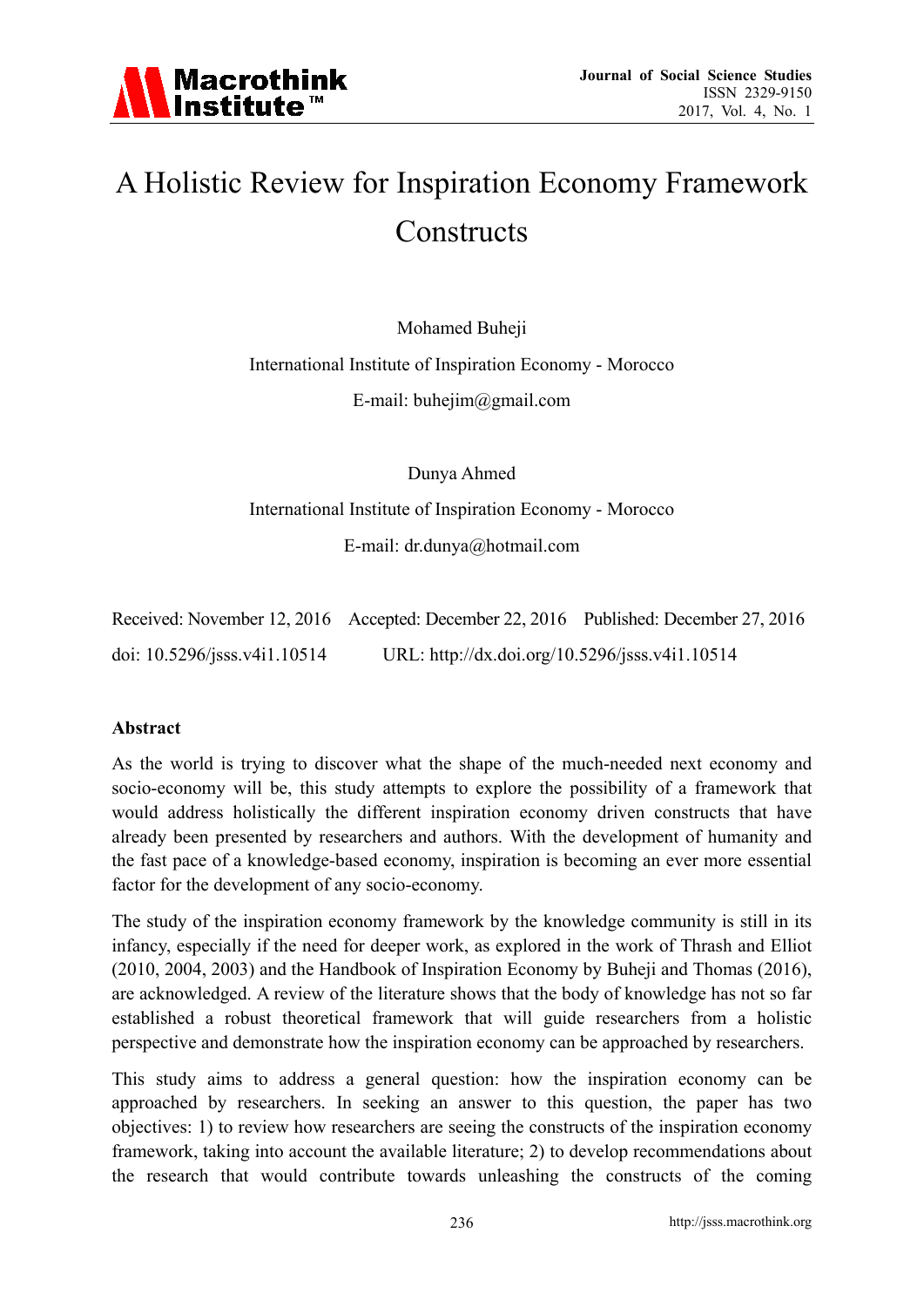

inspiration economy. Finally, a set of conclusions is presented. This offers a better understanding of the inspiration economy with the aim of improving future research that would, in turn, enhance both discussions on and knowledge of the subject.

**Keywords:** Inspiration economy, Holistic review, Frameworks

## **1. Introduction**

Prior to this, although the work of Thrush and Elliott (2004, 2003) offered a deep understanding of inspiration, researchers have considered many areas relevant to inspiration, albeit in a variety of ways. Thus, so far, there has been limited research that has focused on the "what" and "how" of inspiration and its relevance to socio-economics.

On the basis of a literature review, this paper first discusses the definition of inspiration, its background and research foundations of the inspiration economy so far; it then considers types of constructs and their specific implications. The paper ends by recommending several promising areas for future research which focus on suitable constructs for an inspiration economy.

## **2. Literature Review**

After the development of many inspiration theories, there are still gaps in the literature that show that inspiration is not yet understood as a make or break concept in life. However, different researches in recent years, such as that of Buheji et al. (2014) and previously those of Thrush and Eliott (2003 and 2004), have focused on the importance of inspiration approaches to enhance the value of self-realisation, self-worth, self-value and self-independence.

## *2.1 Definition of a Construct*

The Cambridge Dictionary defines a construct as something that helps to build or put something together, or the making of different parts that will form a whole.

In a research context, the term construct refers to the characteristic or trait that is being evaluated. Some examples of constructs are indirect, such as measuring intelligence levels or levels of satisfaction, for example. Other types of construct measure reactions to certain instances. This research explores all these types of construct to ensure they help in building a framework for the coming inspiration economy (Lavrakas, 2008).

## *2.2 Importance of Understanding the Constructs of Inspiration*

Inspiration was conceptualized in terms of both its purpose or function by Thrash and Elliot (2004), and later by Thrash et al. (2010b). It has been found to motivate the transmission of newly appreciated qualities of a particular object and is a good mediator among different variables. A creative idea may inspire an individual to bring the idea into fruition in the form of a creative invention or a tangible product and/or service. Thus, inspiration was considered, by Thrash's team at least, to be a motivational response to many creative ideas.

With inspiration, the transmission that happens with certain levels of ability to transform a society or come up with innovations can be explained. However, many more studies need to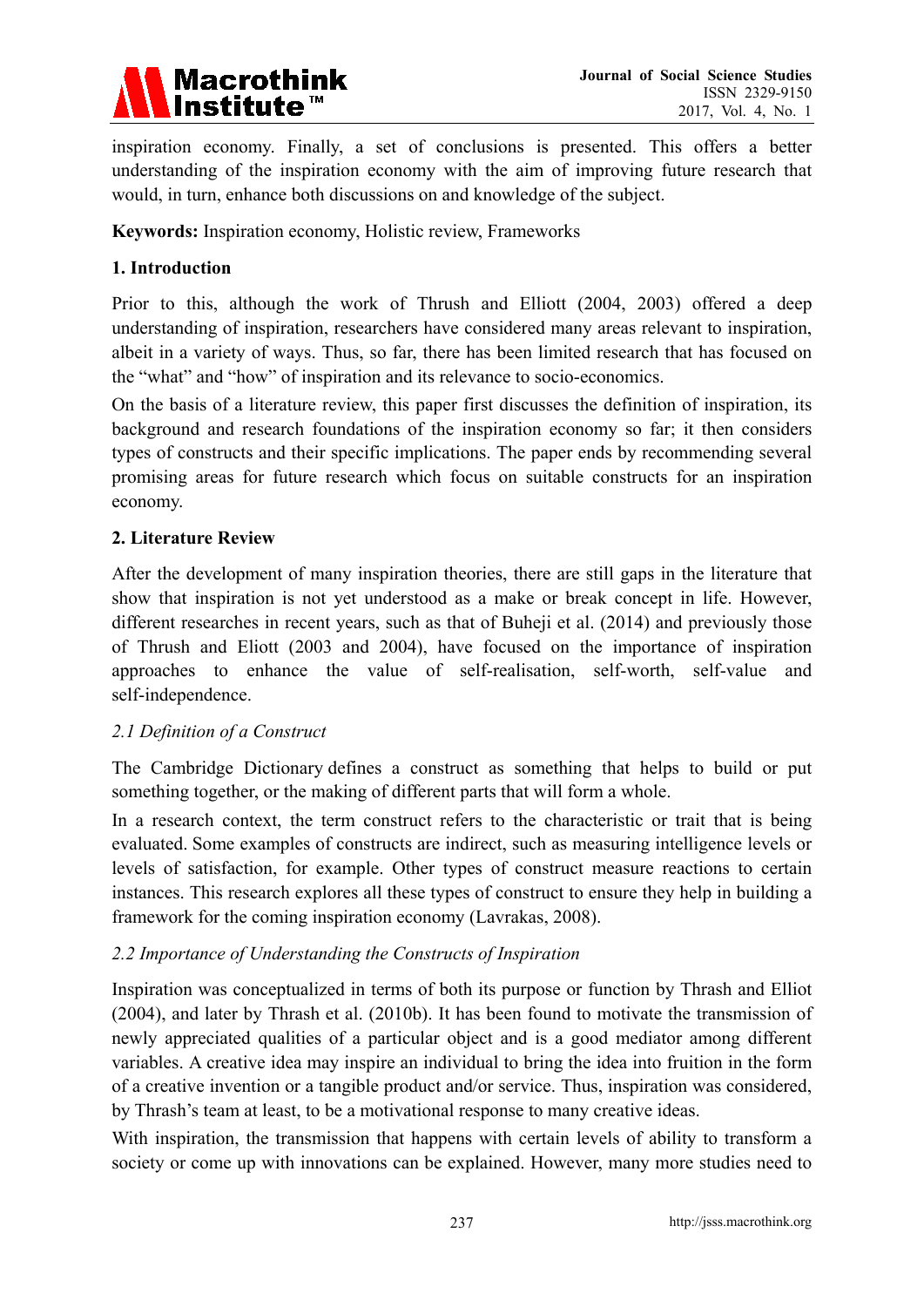

be developed to explore how inspiration approaches can effect transformations from being situational, to becoming self-driving forces and thence to cognitive and non-cognitive powers (Buheji & Thomas, 2016; Simonton, 2003; Baas et al., 2013).

Devoldere et al. (2014) mentioned life-long learning as an important construct for an inspiration economy. Inspiration as seen by Devoldere et al. focused on the adoption of ideas generated from the crossovers created between different contexts.

## *2.3 Importance of an Holistic Approach to Inspiration*

Life cannot develop with only specializations and sub-specializations as it needs both specialization and non-specialization tracks but also hybrid paradox tracks that allow us to see the big picture. Only with a specialization track can important and complex life problems be solved and only with a hybrid track can we achieve detailed, planned and developed inspiration. Therefore, both are needed (Buheji et al., 2014).

Today, however, life is developing fast and special track education in most countries has lost its holistic thinking which is a main source for inspiration. Yet, due to its power, holistic thinking can uncover blind spots around us. In fact, such holistic thinking used to be a source of excitement for many scientists between the time of Ibn Sinatill and Einstein.

The recent work of researchers in inspiration, such as Thrash and Elliot (2003) and, before that, Solomon (1983), has shown that people with proactive stimuli often outperform those who are under-inspired in terms of both quantity and quality.

## *2.4 Inspiration Economy Research so far*

The inspiration economy is about creating a life system and a way of being, not just doing. In fact, the inspiration legacy focuses on practices where one part is about "being", and two parts concern "doing". So, one could confirm that the inspiration economy research is still in its infancy compared to practical development.

Inspiration-driven constructs that are related to socio-economic issues and applied research are increasing more and more every day. Those societies who have used the real benefits of a knowledge economy, like advanced European societies, began to see the rationale for being a source of inspiration rather than just being focused on efficiency (Feurstein & Schumacher, 2008). Thus, the current scarcity of deep research into the area of inspiration has created a clear gap for research that would allow the constructs of such an inspiration economy framework to be explored in different societies.

## **3. Methodology**

The researchers collected observations on the constructs of inspiration and its effect on the socio-economy from all papers presented in Inspiration Economy Forums during the year 2015/2016.

Approaches regarding inspiration were considered from papers presented in five consequent forums on the Inspiration Economy in the years 2015 and 2016 in different countries around the world. The papers were investigated after their themes were carefully examined. The papers were mainly differentiated into four categories using the directions of Ketcham and Crawford (2007).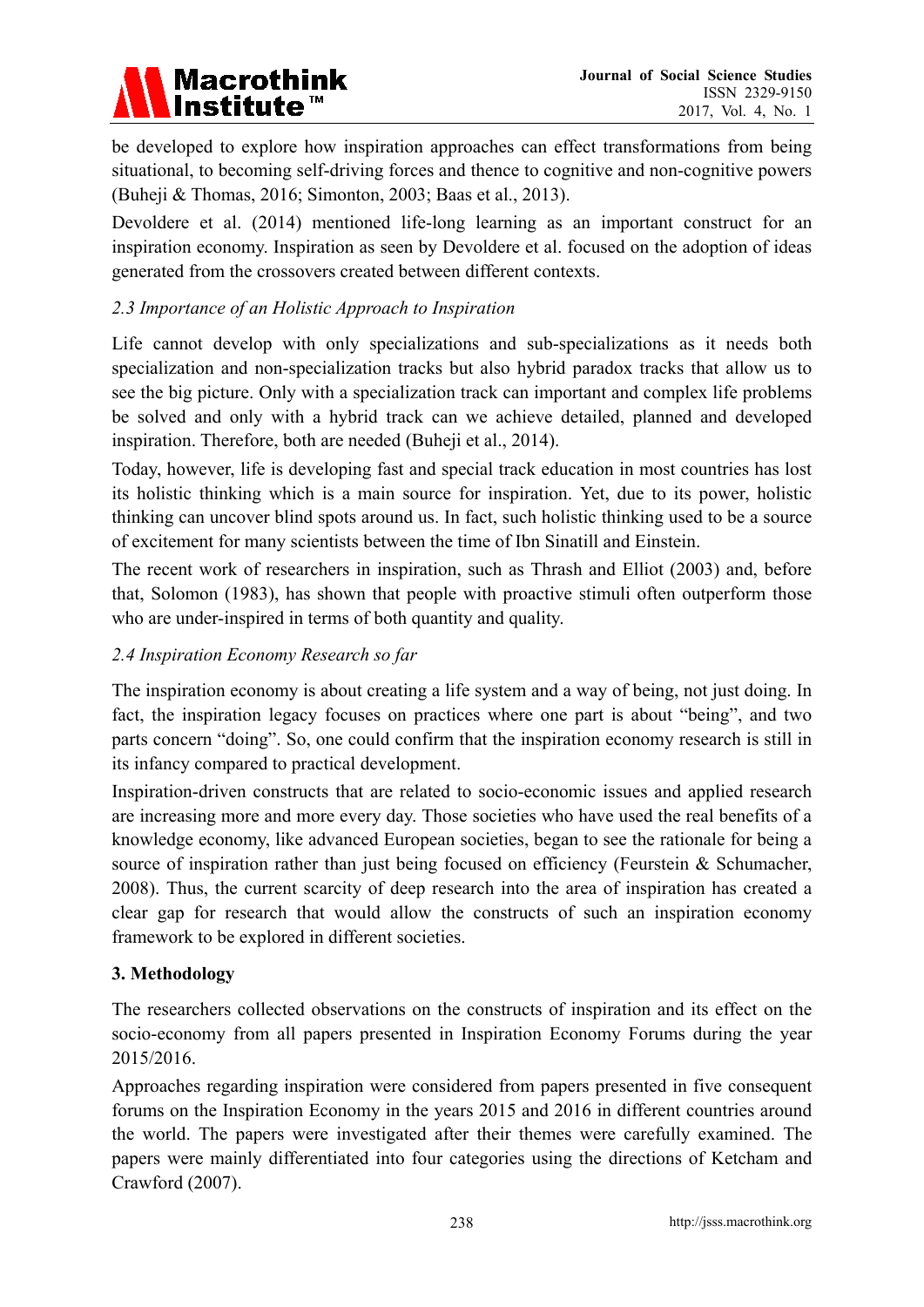

The methodology focused on categorising the papers based on the constructs of the inspiration economy; they were not based on the "what is" and "how" themes. This methodological choice was justified by the study's aims and reinforced by other studies applied in investigating approaches to a phenomenon (Elliot & Thrash, 2010).

*3.1 Category 1 Research: Constructs Focusing on Aspiration and Their Effect on an Inspiration-based Economy* 

Papers here tried to define boundaries of inspiration. Some researchers found that much aspiration failed because it never achieved the critical mass and thus failed from its first steps. People differed in their aspirations because they could see the bigger picture and would thus strive to find even more challenging opportunities to achieve that visualisation. This suppored the work of Thrash and Elliot (2003).

To illustrate the type of papers which fell under this category: some papers focused on the type of challenges that faced those striving towards inspiration, including entrepreneurs. Some papers tried to address what blocked inspiration and what triggered it while certain papers tried to investigate how aspiring ideas managed to inspire and influence societies.

What is interesting is that in all the forums different papers focused on the empowerment of youth in creating more positive observations that excited the mindsets of people, where the mindsets involved the mind's predisposition to certain ideas, values, people and systems. Other papers asserted that the main differentiation in inspiration came from loyalty and willingness; this enhanced organisational memory by 80% in comparison to a rewards system which guaranteed only 20%.

It is worth noting that the aspiration construct elicited by the impact and development of technology showed only a limited importance for inspiration, according to the 70 papers presented in these specialized forums. Some authors saw role of passivity (i.e. not expressing one's real point of view to avoid consequences or contradictions, or avoiding being alienated or misinterpreted) controlled people's inspiration. Avoiding trying or speaking up, as shown by different authors, meant that people avoided inspiration. Other authors discussed how to move from production or development, where people would follow their aspirations, to personhood where people would follow their actual personality: i.e. who they are.

## *3.2 Category 2 Research: Constructs Focusing on How Inspiration Strengthen Insights and Proactive Thinking*

Inspiration during difficult times or how to overcome difficult times was discussed by many researchers in the 3rd, 4th and 5th forums as part of the main theme. However, most the research presentations and papers were found to be in the area of how inspiration helps in setting the mindsets that would overcome certain behaviour, emotions, thoughts and environmental challenges.

Most of the papers discussed persistence as a construct to inspiration, which was thus a very important variable in inspiration currency. Other papers focused on the type of inspiration that would strengthen people's insights. Recent papers also discussed the competitiveness of individuals and societies due to the role of inspiration in lifelong learning and in creating positive change, including the role of inspiration in human development.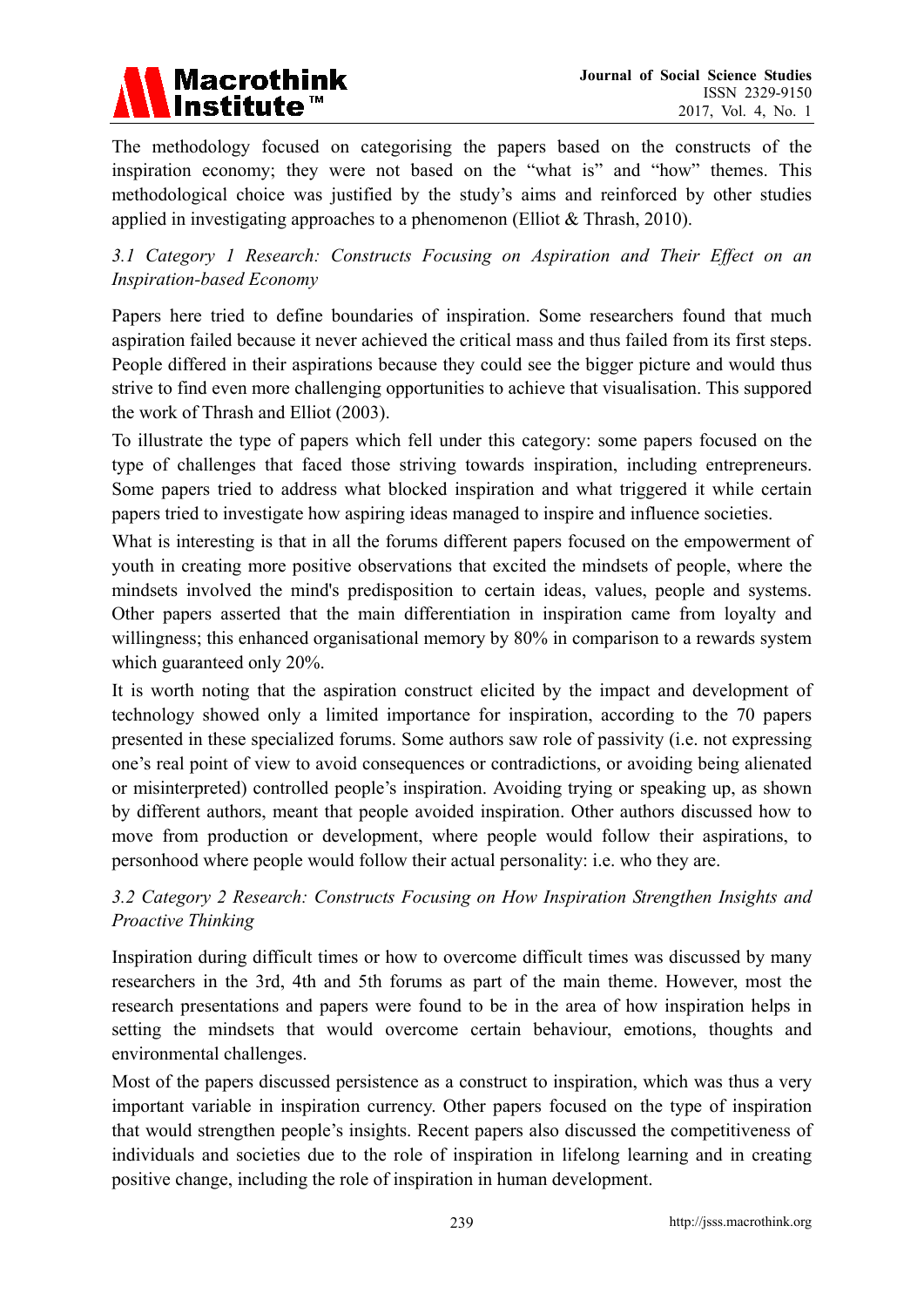

# *3.3 Category 3 Research: Constructs Focusing on the Sources of Inspiration*

Many researchers mentioned the traditional sources of inspiration. However, certain research papers showed that such sources of inspiration are not fixed and cannot be easily determined. Inspiration can be triggered as certain researchers come from traditional known frameworks or understood norms. According to certain researchers, these construct sources usually differ in the strength of their impact and influence. Some sources of inspiration open new perspectives and thus create a real change in mindsets. For example, an Egyptian professor of Zuwail Technological City asserted that inspiration waves can be created through university methods of teaching in a turbulent society. Others focused on the sources of well-being and immunity as a source of inspiration in building organisational spirit. This supports the work of Thrash and Elliot (2004) regarding the core characteristics of inspiration, and Thrash et al. (2010) on the role of inspiration and the promotion of well-being.

Certain papers focused on the external sources of inspiration, such as family, environment, community, education, etc.. Others said that inspiration came from within (e.g. processes and practices that change mindsets); this would be a source for creating learning and raising the capacities of individuals and society.

Learning by doing: i.e. learning from failures, holistic thinking, reflections, interactions, or even learning from formal educational settings, were also found to be favourable constructs in terms of creating inspiration-based socio-economies.

## *3.4 Category 4 Research: Constructs Focusing on how Inspiration Influences Societies*

Researchers here tried to look at different constructs from new perspectives that would have an influence on societies and thus economies. Certain researchers considered how the power of visualisation increased curiosity and focus; these helped create more inspiration which gave rise to better ideas. Other authors viewed inspiration as a pain and discussed how pain enhances the creation of ideas; this is an important construct for a better socio-economy. Other constructs focused on learning from healthy feelings which were thought to trigger further inspiration. Under this area of research, constructs such as challenges and changes were highly linked to inspiration.

## *3.5 Category 5 Research: Construct of Ideas as part of a Better Economy*

Here the researchers discussed mainly how idea creation as a construct created the stimuli for inspiration. Idea creation was seen as a means of making progress that came from action. Internally examining and exploring an issue of concern, which was triggered by an experience, created and clarified meaning in terms of self; this resulted in a changed conceptual perspective. Idea creation, as a construct in relation to fostering creativity, innovation and inspiration, was also presented by certain researchers.

The role of meditation in the inspiration approach was discussed in detail as it is a main source of the construct of idea creation. Other papers covered the role of the humanities and arts in creating the process. Other types of paper focused on the construct of young people's idea creation.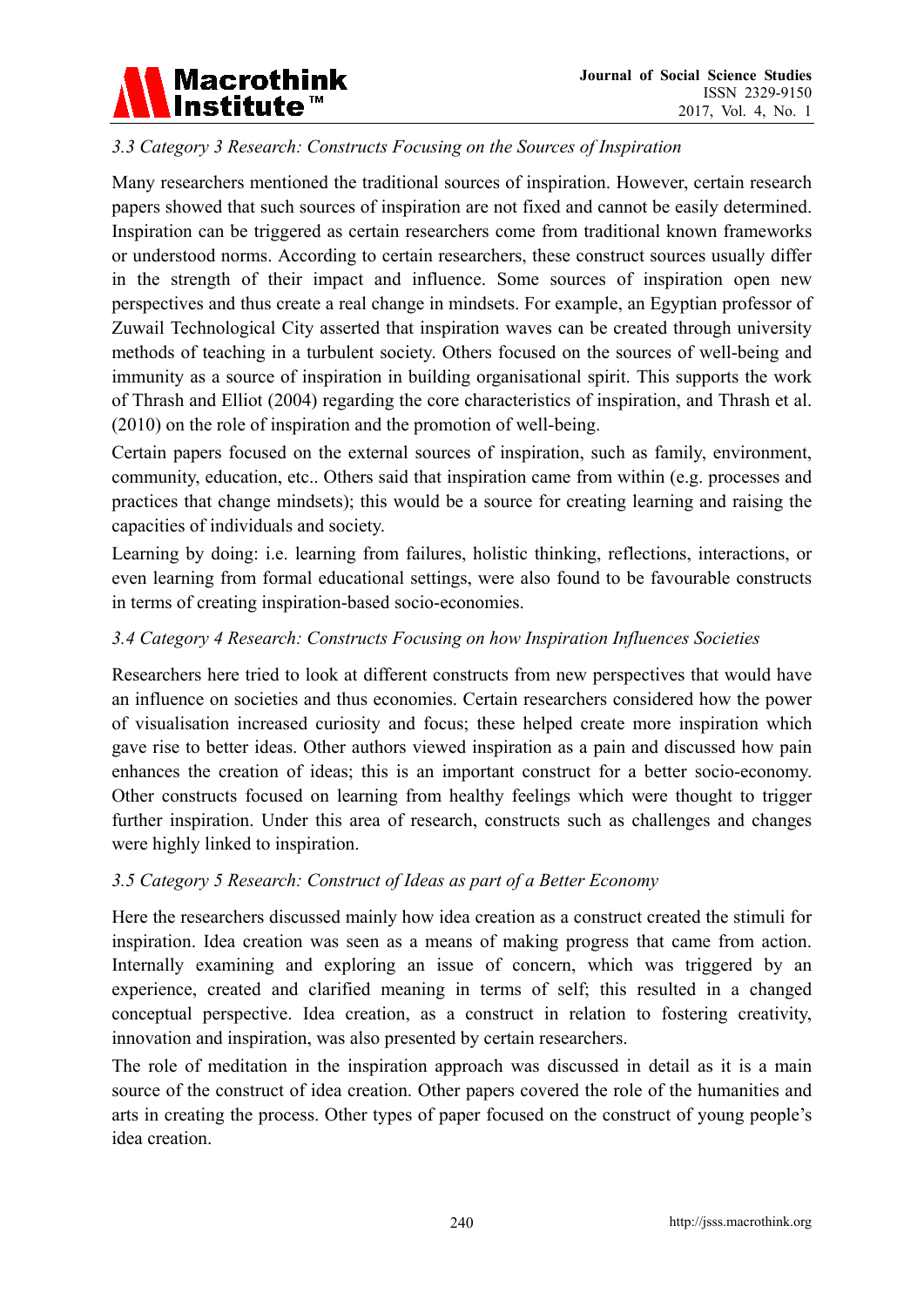

## *3.6 Category 6 Research: Construct of the Role of Inspiration in Success*

Inspiration, as confirmed by certain researchers, was found to lead to game changing, thus offering a fresh source of ideas coming from different channels.

Researchers here focused on the importance of studying how inspiration changes a game from competitiveness to differentiation, profits and the ability to create inspiration.

## **4. Synthesis of the Constructs of the Six Types of Research**

Most of the research papers were easily segregated and categorised into the following types of construct: aspiration and the journey of inspiration, inspiration insights and inspiration sources, inspiration influences, the process of idea creation, inspiration and the creation of success stories. However, many papers were imbued with a sense of confusion compared to the handbook of Buheji and Thomas (2016).

One of the most common sources of confusion observed in outlining the constructs was the confusion between inspiring and inspirational. Researchers were found to use more often the word 'inspirational' which usually indicates an intent-based state, while the word 'inspiring' was meant to reflect the effect of inspiration. In order to reflect the main keywords that created the constructs of the 60 papers reviewed, the researchers devised Table 1 to compare the repeated keywords in each of the categories defined in the research studies.

| Paper Category Type                                                                                          | Main Keywords                                                                           | Secondary Keywords                                                                                                                                                                    |
|--------------------------------------------------------------------------------------------------------------|-----------------------------------------------------------------------------------------|---------------------------------------------------------------------------------------------------------------------------------------------------------------------------------------|
| Category 1: what type of<br>aspirations people have and<br>why they differ in the<br>journey of inspiration. | Challenges<br>facing<br>inspiration<br>and<br>entrepreneurship.                         | What triggers<br>inspiration;<br>investigation of how aspiring ideas<br>managed; how inspiration<br>are<br>influences societies.                                                      |
| Category 2:<br>How<br>inspiration strengthens our<br>insights and thus speeds up<br>our proactive thinking.  | Inspiration in difficult<br>times or<br>in<br>how to<br>difficult<br>overcome<br>times. | Inspiration that would strengthen<br>our insights.                                                                                                                                    |
| Category 3: What are the<br>sources of inspiration?                                                          | Sources of inspiration<br>are not fixed and can't<br>be easily determined.              | Learning by doing: i.e. learning<br>from failures, holistic thinking,<br>reflections, interactions, or even<br>learning from formal educational<br>settings and diversity management. |
| Paper Category Type                                                                                          | Main Keywords                                                                           | Secondary Keywords                                                                                                                                                                    |
| Category 4:<br>How<br>inspiration helps<br>ideas<br>which have an influence on<br>societies and the world.   | Visualisation,<br>inspiration, pain, idea<br>creation. Inspiration and<br>learning      | Curiosity and focus; idea creation.                                                                                                                                                   |
| Category 5: papers on idea   How idea                                                                        | creation                                                                                | of<br>Conceptual<br>perspectives                                                                                                                                                      |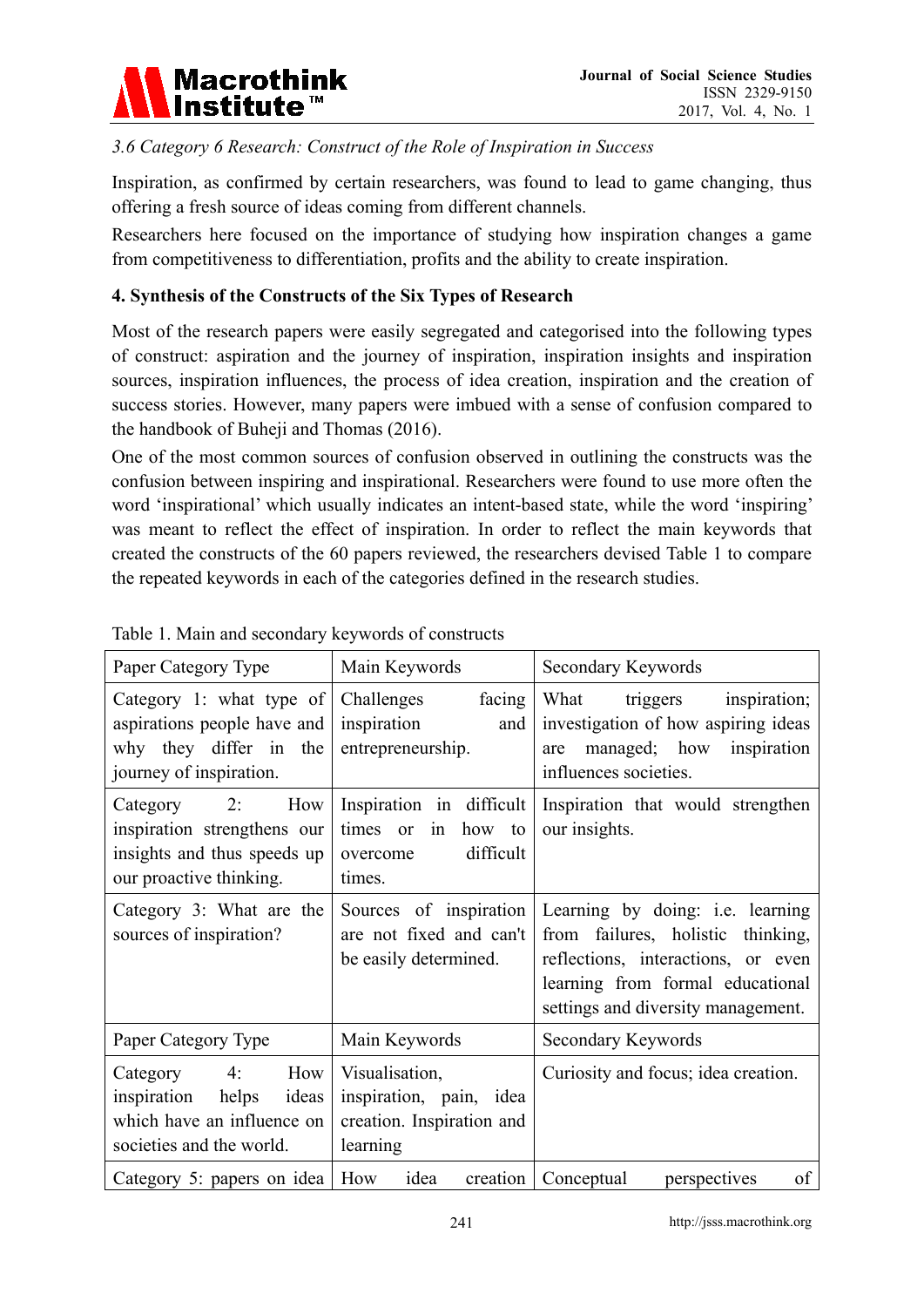

| creation                                      | creates the stimuli of inspiration, | idea creation<br>and             |
|-----------------------------------------------|-------------------------------------|----------------------------------|
|                                               | inspiration.                        | innovation<br>creativity,<br>and |
|                                               |                                     | inspiration.                     |
| Category $6:$<br>whether inspiration leads to | papers on   Game changing.          | Inspiration sources.             |
| success.                                      |                                     |                                  |

#### **5. Discussion**

This paper was divided into two parts, according to the objectives of the study. The first objective was to discuss what inspiration is according to specialised researchers. Each research study in the six categories presented a non- addressed construct of inspiration. This is very important in setting up future research for the inspiration economy and its influence on the socio-economy. The second objective was to apply and open up these constructs in terms of their relevance to the framework of the inspiration economy. Moreover, it suggests gaps in the body of knowledge in relevance to inspiration-based economic constructs.

The first, and part of the second objective, were achieved through the organization and presentation of papers, linking these to the literature published in recent years. These were compared to the available theoretical approaches applied to the constructs of the inspiration economy.

In line with the rest of the second objective of this study, a holistic approach to the inspiration economy was discussed. This integrated the different constructs and then a framework was suggested. Figure 1 shows the suggested framework based on a synthesis of the reviewed literature and the outcome of the inspiration-focused papers that were analysed. The framework shows that aspiration leads to a journey in the inspiration economy; it also becomes a source of inspiration which moves the inspiration to shift normal insights, making it a real source of strength in future socio-economies. Sources of inspiration create and influence other ideas, similar to insights or strengths, thus enhancing the ability to create ideas. These lead to success stories or even speed up proactive thinking.



Figure 1. Framework of inspiration economy constructs

## **6. Conclusion**

Six categories of papers concerning inspiration were the subject of study after being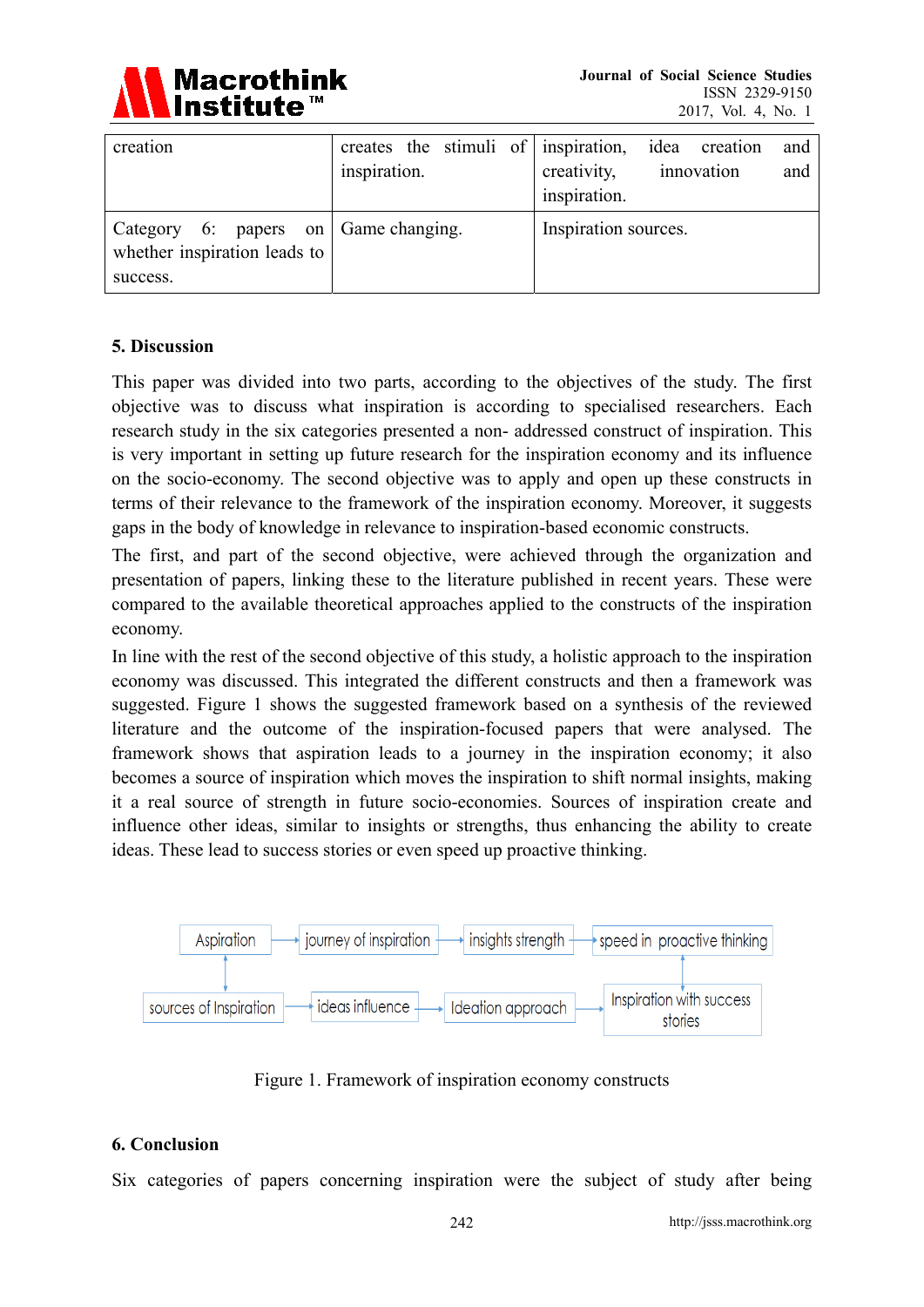

identified and analysed, following special forums that focused on the subject of the inspiration economy during the year 2015/2016. The literature review suggested that there is a need for in-depth and also diverse studies in this area in the future.

The framework suggests, as per the outcome of the synthesis of all the papers presented, that these are the main keywords so far and through them, a new way of looking at inspiration economy constructs and their role in creating a proactive society and success stories can be achieved.

Further research is now necessary in this area since constructs of the future inspiration economy have never been properly explored.

#### **References**

Buheji, M., & Thomas, B. (2016). *Handbook of Inspiration Economy*. Natural Science Publishing, USA.

Buheji, M. (2016). *Inspiring Government*, Natural Science Publishing, USA.

Buheji. M., Saif, Z., & Jahrami, H. (2014). Why Inspiration Matters? *Journal of Inspiration Economy, 1*(1), UOB Publication Centre.

Devoldere, B., Beulens, M., Debruyne, M., De Stobbeleir, K., Meuleman, M., & Sleuwaegen, L. (2014). *De inspiratie economie: Een toekomstvisie voor de regionale ontwikkeling van Vlaanderen*. Vlerick Business School & Flanders DC.

Elliot, A., & Thrash, T. (2010) Approach and avoidance temperament as basic dimensions *Journal of personality, 78*(3), 865-906. https://doi.org/10.1111/j.1467-6494.2010.00636.x

Ketcham, C. M., & Crawford, J. M. (2007). The impact of review articles. *Lab Invest, 87*, 1174-1185. https://doi.org/10.1038/labinvest.3700688

Lavrakas, P. (2008). *Encyclopedia of Survey Research Methods*, Se Publications. https://doi.org/10.4135/9781412963947

Ming, Y., & Jin, Y. (2011). Bio-Inspired Self Organising Robotics Systems, Studies in Computational intelligence, 355.

Thrash, T. M., & Elliot, A. J. (2003). Inspiration as a psychological construct. *Journal of Personality and Social Psychology, 84*, 871. https://doi.org/10.1037/0022-3514.84.4.871

Thrash, T. M., & Elliot, A. J. (2004). Inspiration: core characteristics, component processes, antecedents, and function. *Journal of personality and social psychology, 87*, 957-973. https://doi.org/10.1037/0022-3514.87.6.957

Thrash, T. M., Elliot, A. J., Maruskin, L. A., & Cassidy, S. E. (2010) Inspiration and the promotion of well-being: Tests of causality and mediation. *Journal of Personality and Social Psychology, 98*, 488-506. https://doi.org/10.1037/a0017906

Thrash, T. M., Maruskin, L. A., Cassidy, S. E., Fryer, J. W., & Ryan, R. M. (2010). Mediating between the muse and the masses: inspiration and the actualization of creative ideas. *Journal of personality and social psychology, 98*, 469-487. https://doi.org/10.1037/a0017907

Thrash, T., Elliot, A., Maruskin, L., & Cassidy, S. (2010). Inspiration and the promotion of well-being: Tests of causality and mediation. *Journal of Personality and Social Psychology, 98*(3), 488-506. https://doi.org/10.1037/a0017906